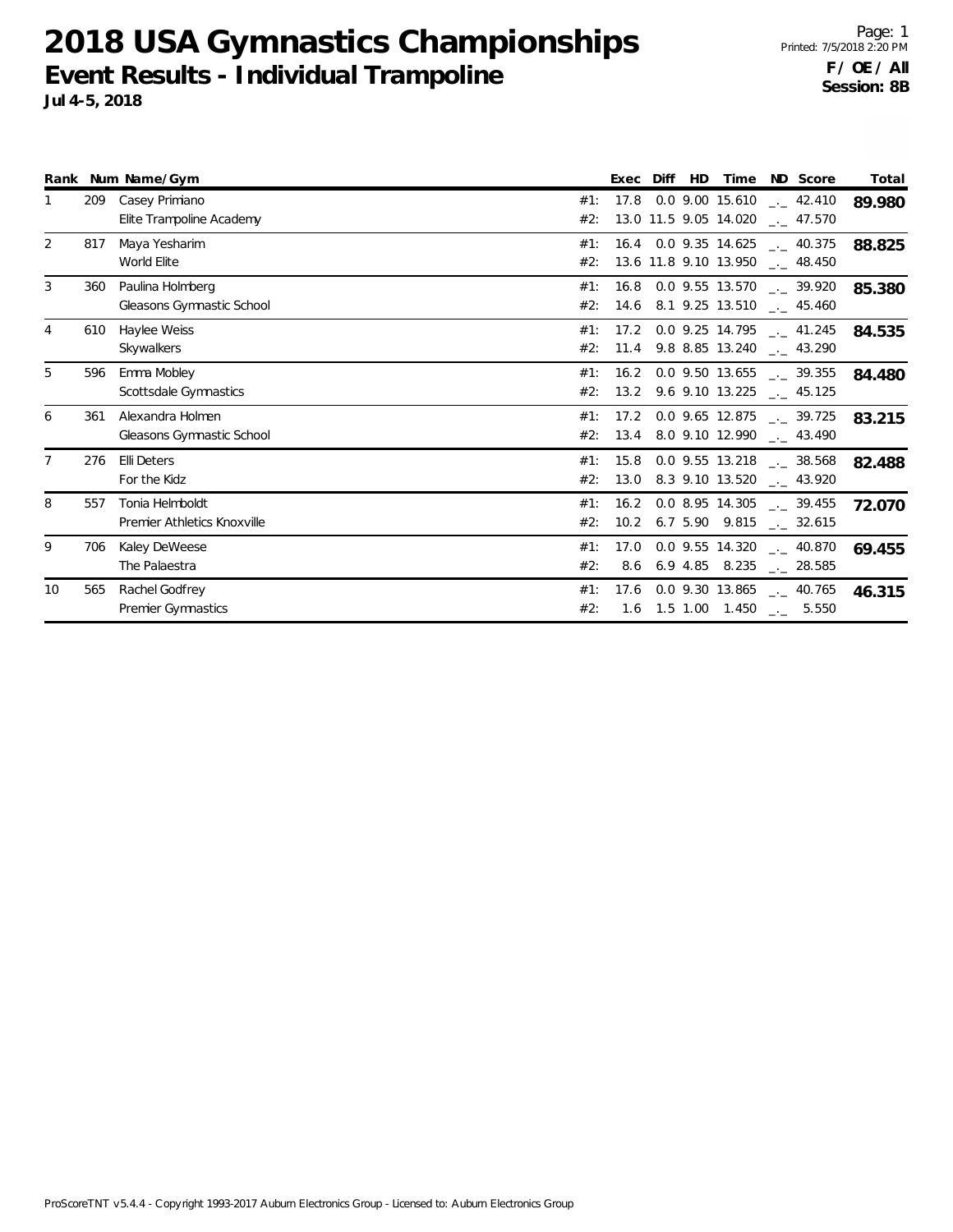**2018 USA Gymnastics Championships Event Results - Individual Trampoline Jul 4-5, 2018**

Page: 1 Printed: 7/5/2018 2:20 PM **M / OE / All Session: 8B**

|   |     | Rank Num Name/Gym                             |            | Exec        | Diff | HD. | Time | ND Score                                                                  | Total  |
|---|-----|-----------------------------------------------|------------|-------------|------|-----|------|---------------------------------------------------------------------------|--------|
|   | 81  | Drake McMullen<br>Amplify Gymnastics          | #1:<br>#2: |             |      |     |      | $16.6$ 0.0 8.90 16.130 $\ldots$ 41.630<br>15.0 11.6 9.00 15.490 . 51.090  | 92.720 |
| 2 | 204 | Michael Malvone<br>Elite Trampoline Academy   | #1:<br>#2: |             |      |     |      | $17.2$ 0.0 9.15 14.715 $\ldots$ 41.065<br>15.0 10.3 8.70 14.930 __ 48.930 | 89.995 |
| 3 | 130 | Nicholas Melloni<br>Dulles Gymnastics Academy | #1:<br>#2: | 12.0        |      |     |      | 14.0 0.0 8.15 13.040 ___ 35.190<br>$9.1$ 8.65 14.355 $\_ 44.105$          | 79.295 |
| 4 | 598 | Jack Warder<br>Scottsdale Gymnastics          | #1:        | 16.8        |      |     |      | $0.0$ 9.20 14.580 $\ldots$ 40.580<br>#2: 10.6 8.5 7.15 11.170 . 37.420    | 78.000 |
| 5 | 634 | Samuel Choate<br><b>Stars Gymnastics</b>      | #1:<br>#2: | 10.0        |      |     |      | $17.2$ 0.0 8.80 15.390 $\_\_$ 41.390<br>7.7 6.30 10.385 -0.2 34.185       | 75.575 |
| 6 | 595 | Dayton Loynd<br>Scottsdale Gymnastics         | #1:<br>#2: | 8.8         |      |     |      | $16.6$ 0.0 9.10 15.085 $\ldots$ 40.785<br>6.5 5.45 8.615 -0.4 28.965      | 69.750 |
|   | 392 | Simon Smith<br>High Altitude                  | #1:<br>#2: | 15.6<br>5.8 |      |     |      | $0.0$ 9.25 15.155 $\_ 40.005$<br>4.7 3.55 6.000 . 20.050                  | 60.055 |

#2: 4.8 4.2 2.55 4.725 \_\_ 16.275 8 663 Andrew Wise 15.480 and the set of the set of the set of the set of the set of the set of the set of the set of the set of the set of the set of the set of the set of the set of the set of the set of the set of the se T&T Express 2.55 #2: 4.8 3.6 2.60 4.845 \_\_ 15.845 9 296 Vincent Pedulla 15.825 and 15.825 and 15.825 and 15.825 and 15.825 and 15.825 and 15.825 and 15.825 and 15.825 and 15.825 and 15.825 and 15.825 and 15.825 and 15.825 and 15.825 and 15.825 and 15.825 and 15.825 and 15 Garden State Trampoline Academy \_.\_ **59.020** 43.175 #1: 17.8 0.0 9.55

ProScoreTNT v5.4.4 - Copyright 1993-2017 Auburn Electronics Group - Licensed to: Auburn Electronics Group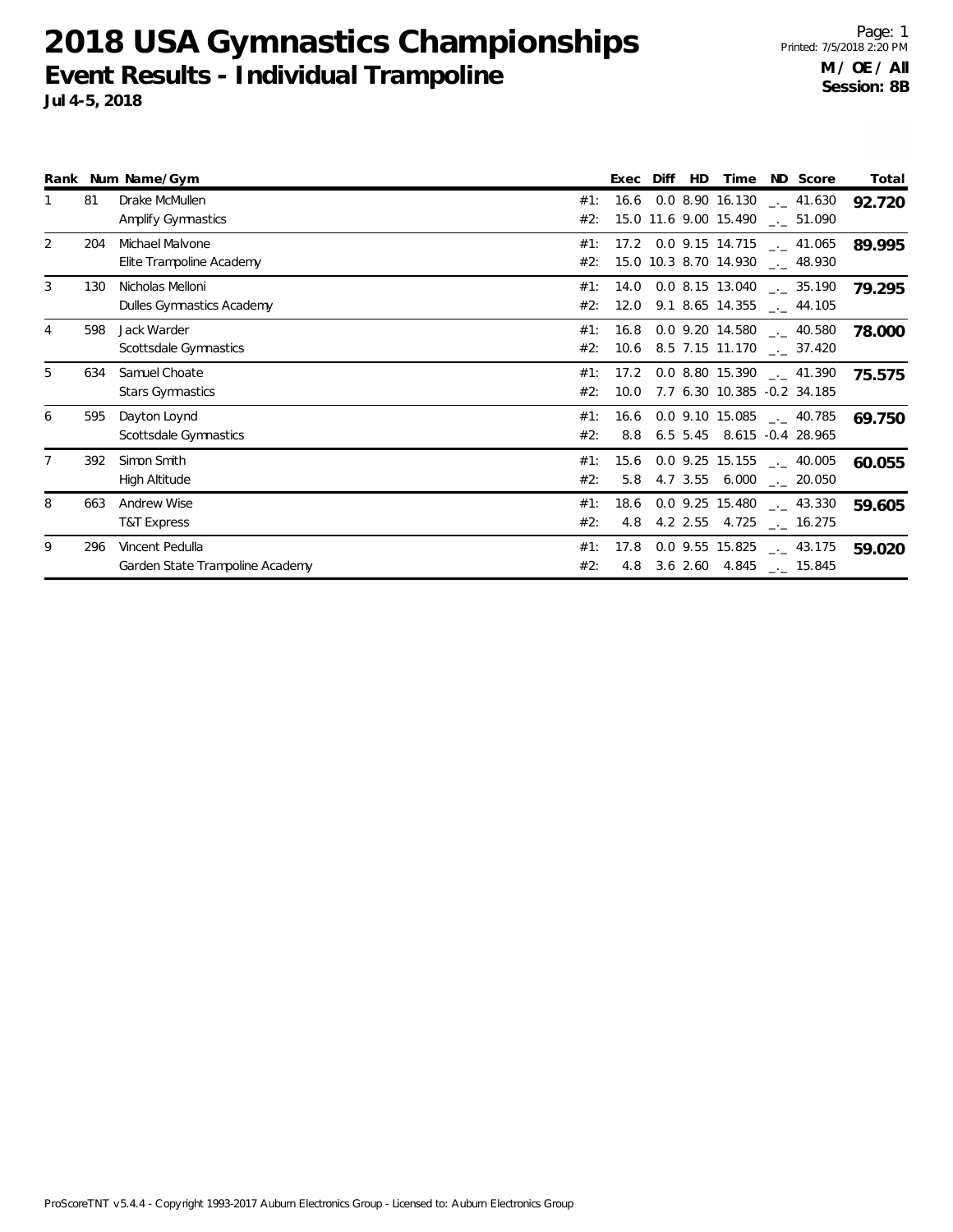**2018 USA Gymnastics Championships Event Results - Tumbling**

|                |     | Rank Num Name/Gym                                  |            | Exec                 | ND Score<br>Diff                                       | Total  |
|----------------|-----|----------------------------------------------------|------------|----------------------|--------------------------------------------------------|--------|
|                | 615 | Susan Gill<br>So Cal TTC                           |            | #1: 26.7<br>#2: 24.9 | $3.2$ $_{\sim}$ 29.900<br>$1.9$ $_{\leftarrow}$ 26.800 | 56.700 |
| $\overline{2}$ | 302 | Isabel Steinmetz<br><b>Gymnastics Central</b>      |            | #1: 25.1<br>#2: 25.5 | $3.5$ $-.$ 28.600<br>1.8 . 27.300                      | 55.900 |
| 3              | 596 | Emma Mobley<br>Scottsdale Gymnastics               |            | #1: 23.1<br>#2: 26.3 | $3.2 - 0.6$ 25.700<br>$3.8$ $_{-1}$ 30.100             | 55.800 |
| 4              | 593 | Caroline Hudson<br>Scottsdale Gymnastics           |            | #1: 24.9<br>#2: 25.3 | $1.2$ $_{\sim}$ 26.100<br>$3.9$ $-.29.200$             | 55.300 |
| 5              | 99  | Phoebe Lewis<br>Capital Gymnastics National Center |            | #1: 24.1<br>#2: 23.6 | $1.1$ _._ 25.200<br>$3.8$ $_{\sim}$ 27.400             | 52.600 |
| 6              | 789 | Michiko Sharpe<br>World Champions Centre           |            | #1: 24.2<br>#2: 25.4 | $1.9$ $_{\sim}$ 26.100<br>$2.8 - 3.0$ $25.200$         | 51.300 |
|                | 415 | Sarah Viola<br>Indigo Gymnastics Center            | #1:<br>#2: | 0.0<br>0.0           | $0.0$ _._ 0.000<br>$0.0$ _ $-$ 0.000                   | 0.000  |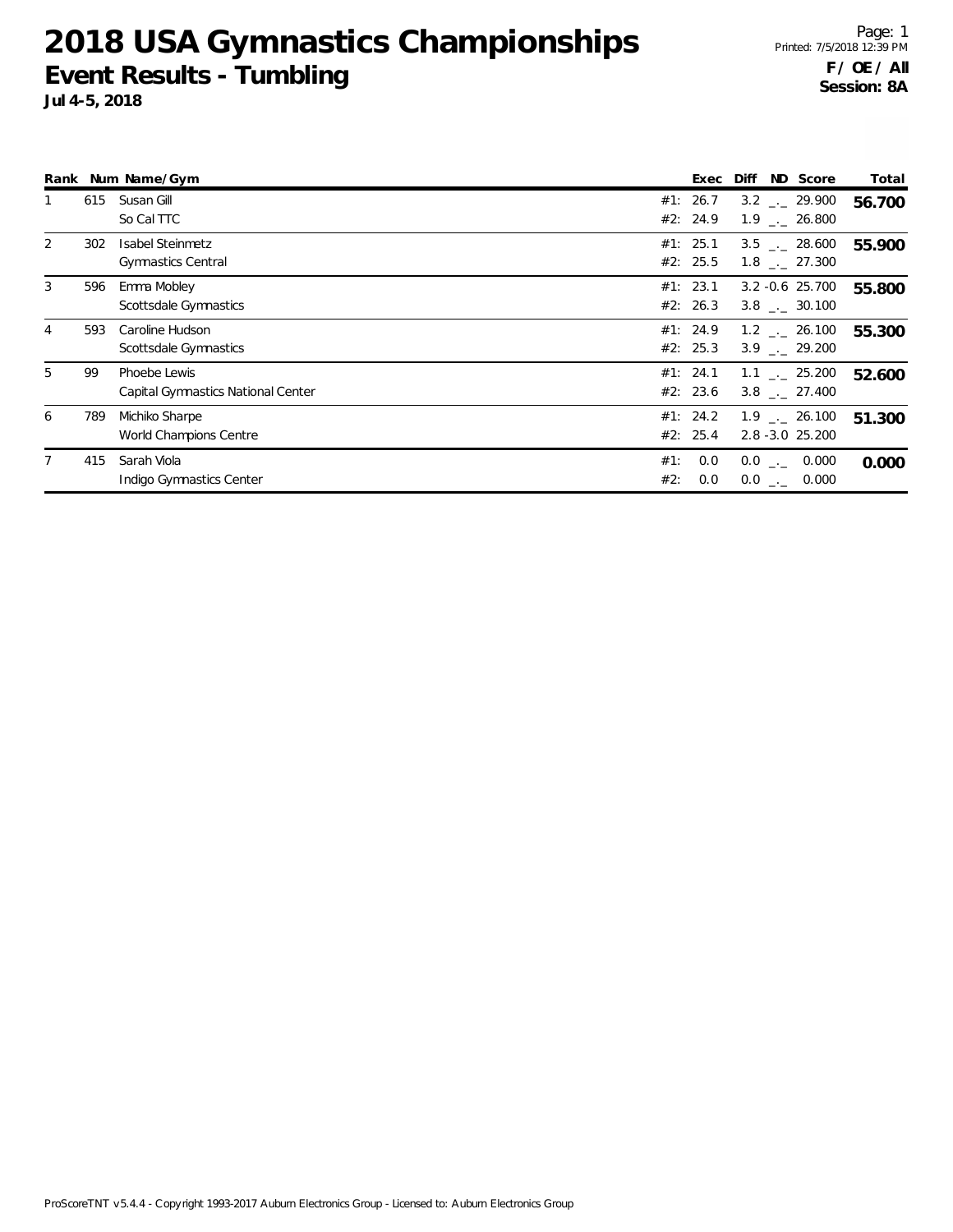**2018 USA Gymnastics Championships Event Results - Tumbling**

|                |     | Rank Num Name/Gym                            |     | Exec                 | Diff | ND Score                                                     | Total  |
|----------------|-----|----------------------------------------------|-----|----------------------|------|--------------------------------------------------------------|--------|
| 1              | 533 | Max Lively<br>Oklahoma Extreme Tumbling      |     | #1: 25.7<br>#2: 27.2 |      | $8.1$ $-.$ 33.800<br>$3.8$ $_{\leftarrow}$ 31.000            | 64.800 |
| 2              | 66  | Aaron Jett<br>All American Gymnastics        |     | #1: 25.0<br>#2: 27.5 |      | $8.1$ _._ 33.100<br>$3.6$ $_{\leftarrow}$ 31.100             | 64.200 |
| 3              | 412 | Kodin Priest<br>Indigo Gymnastics Center     |     | #1: 27.2<br>#2: 26.7 |      | $3.6$ $_{\leftarrow}$ 30.800<br>4.3 $_{\leftarrow}$ 31.000   | 61.800 |
| $\overline{4}$ | 423 | Keith Eldridge<br><b>Integrity Athletics</b> |     | #1: 26.8<br>#2: 25.8 |      | $3.4$ $-$ 30.200<br>4.0 $\ldots$ 29.800                      | 60.000 |
| 5              | 364 | Andres Villa<br>Gleasons Gymnastic School    |     | #1: 25.0<br>#2: 25.5 |      | $3.6$ _ 28.600<br>$3.8$ $_{-}$ 29.300                        | 57.900 |
| 6T             | 84  | <b>Tate Simmons</b><br>Amplify Gymnastics    |     | #1: 24.0<br>#2: 25.9 |      | $8.1$ $_{\sim}$ 32.100<br>$1.7 - 3.6$ 24.000                 | 56.100 |
| 7T             | 362 | David Sulistyo<br>Gleasons Gymnastic School  |     | #1: 23.6<br>#2: 24.8 |      | 4.1 $\frac{1}{2}$ 27.700<br>$3.6$ _ 28.400                   | 56.100 |
| 8              | 160 | Jeremy Darr<br>Eagle Gymnastics Academy      |     | #1: 22.6<br>#2: 26.0 |      | $3.3$ $_{\leftarrow}$ 25.900<br>4.0 -0.2 29.800              | 55.700 |
| 9              | 620 | Joshua Hicks<br>Sonshine Academy Inc.        | #2: | #1: 21.9<br>18.8     |      | 8.4 -0.3 30.000<br>$3.0 - 0.5$ 21.300                        | 51.300 |
| 10             | 665 | Jared Bernstein<br><b>TAG USA Gymnastics</b> |     | #1: 18.3<br>#2: 24.9 |      | $2.8$ $_{\leftarrow}$ 21.100<br>$1.2$ $_{\leftarrow}$ 26.100 | 47.200 |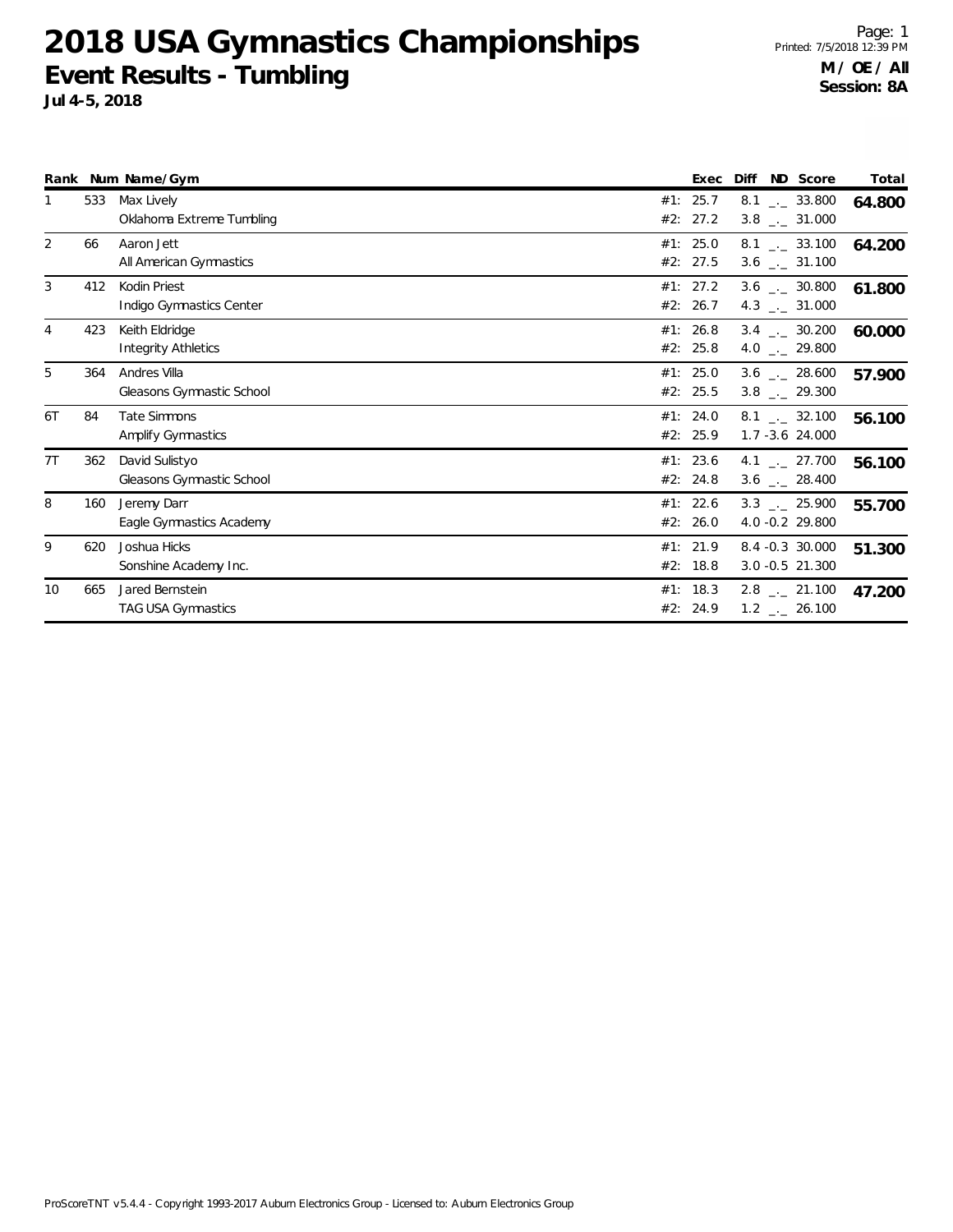**2018 USA Gymnastics Championships Event Results - Double Mini**

|   |     | Rank Num Name/Gym                                    |     | Exec                 | Diff | ND Score                             | Total  |
|---|-----|------------------------------------------------------|-----|----------------------|------|--------------------------------------|--------|
|   | 596 | Emma Mobley<br>Scottsdale Gymnastics                 |     | #1: 28.1<br>#2: 28.0 |      | 5.2 0.0 33.300<br>4.8 0.0 32.800     | 66.100 |
| 2 | 360 | Paulina Holmberg<br>Gleasons Gymnastic School        |     | #1: 28.1<br>#2: 28.3 |      | 5.2 0.0 33.300<br>3.3 0.0 31.600     | 64.900 |
| 3 | 429 | Trinity Van Natta<br><b>Integrity Athletics</b>      |     | #1: 27.0<br>#2: 28.2 |      | 4.4 -1.5 29.900<br>5.6 -0.3 33.500   | 63.400 |
| 4 | 610 | Haylee Weiss<br>Skywalkers                           |     | #1: 27.2<br>#2: 27.1 |      | $5.2 - 1.2$ 31.200<br>4.4 0.0 31.500 | 62.700 |
| 5 | 302 | <b>Isabel Steinmetz</b><br><b>Gymnastics Central</b> | #2: | #1: 27.7<br>0.0      |      | 5.6 0.0 33.300<br>$0.0$ _._ 0.000    | 33.300 |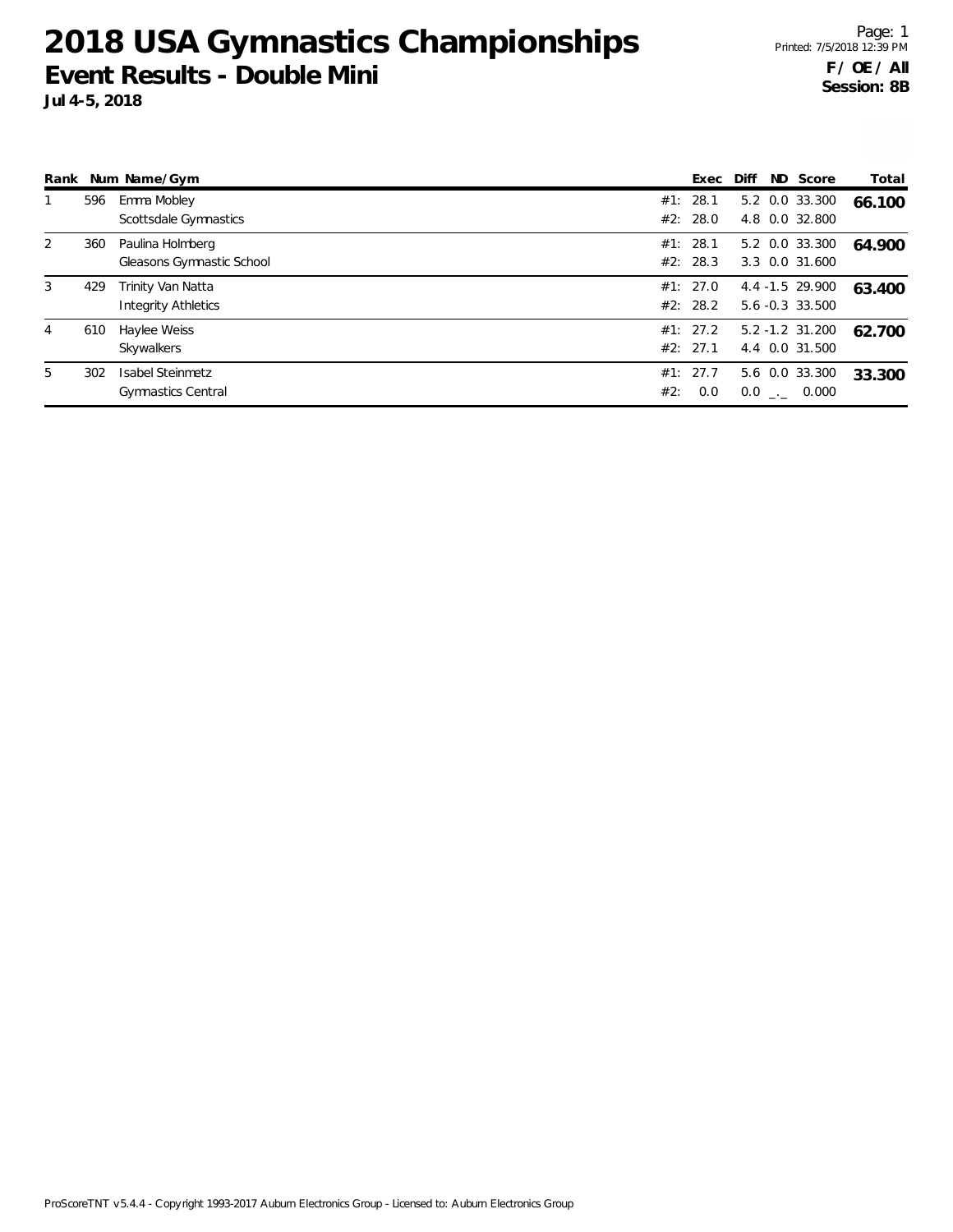**2018 USA Gymnastics Championships Event Results - Double Mini**

|                |     | Rank Num Name/Gym                                |            | Exec             | Diff                                   | ND Score | Total  |
|----------------|-----|--------------------------------------------------|------------|------------------|----------------------------------------|----------|--------|
| 1              | 526 | Emilio Lehmer<br>North Valley Gymnastics         | #1:<br>#2: | 27.6<br>27.9     | 6.4 0.0 34.000<br>6.0 0.0 33.900       |          | 67.900 |
| $\overline{2}$ | 84  | <b>Tate Simmons</b><br><b>Amplify Gymnastics</b> | #1:<br>#2: | 27.4<br>28.6     | $6.0 - 0.9$ 32.500<br>6.4 0.0 35.000   |          | 67.500 |
| 3              | 392 | Simon Smith<br><b>High Altitude</b>              | #1:<br>#2: | 28.5<br>28.3     | $6.0 - 0.9$ 33.600<br>$6.4 -0.933.800$ |          | 67.400 |
| 4              | 300 | Randy Holmes<br><b>Gymnastics Central</b>        | #1:<br>#2: | 28.5<br>28.4     | 5.6 0.0 34.100<br>5.6 -1.2 32.800      |          | 66.900 |
| 5              | 362 | David Sulistyo<br>Gleasons Gymnastic School      | #2:        | #1: 27.9<br>27.4 | 5.6 0.0 33.500<br>5.6 0.0 33.000       |          | 66.500 |
| 6              | 364 | Andres Villa<br>Gleasons Gymnastic School        | #1:<br>#2: | 27.1<br>27.2     | $6.4 - 1.2$ 32.300<br>6.4 0.0 33.600   |          | 65.900 |
| $\overline{7}$ | 151 | Derek Smegal<br>Dynamite Gymnastics              | #1:        | 27.6<br>#2: 27.5 | $6.0 - 0.9 32.700$<br>5.6 0.0 33.100   |          | 65.800 |
| 8              | 423 | Keith Eldridge<br><b>Integrity Athletics</b>     | #1:<br>#2: | 27.6<br>27.9     | 5.2 0.0 32.800<br>5.6 -1.2 32.300      |          | 65.100 |
| 9              | 55  | Taro Iovan<br>Airborne Gymnastics and Dance      | #1:<br>#2: | 27.6<br>27.5     | 4.8 0.0 32.400<br>5.6 -0.9 32.200      |          | 64.600 |
| 10             | 595 | Dayton Loynd<br>Scottsdale Gymnastics            | #1:        | 27.4<br>#2: 27.3 | 5.2 -0.3 32.300<br>$5.2 - 1.2$ 31.300  |          | 63.600 |
| 11             | 665 | Jared Bernstein<br><b>TAG USA Gymnastics</b>     | #1:<br>#2: | 20.3<br>27.5     | 2.4 0.0 22.700<br>$6.4 -0.933.000$     |          | 55.700 |
| 12             | 301 | Tate Moorehead<br><b>Gymnastics Central</b>      | #1:<br>#2: | 19.8<br>20.1     | 3.2 0.0 23.000<br>2.8 0.0 22.900       |          | 45.900 |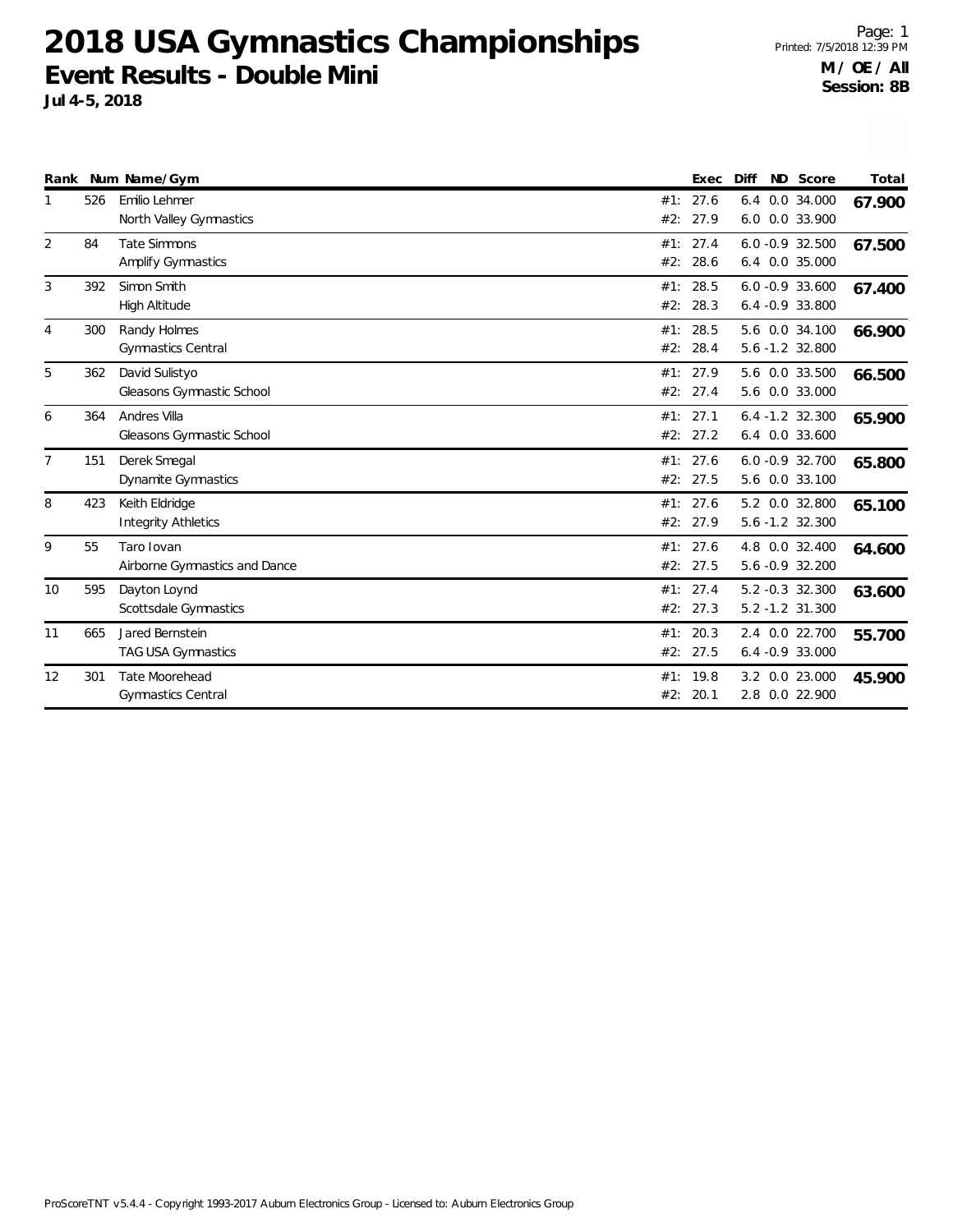## **2018 USA Gymnastics Championships Event Results - Synchro Trampoline Jul 3-7, 2018**

|   | Rank Num Name/Gym         |     | Exec Diff         | HD.      |  | Sync ND Score       | Total  |
|---|---------------------------|-----|-------------------|----------|--|---------------------|--------|
|   | 5416 Mazza - Primiano     |     | #1: 16.8 0.0 0.00 |          |  | 17.4   0.0   34.200 | 76.500 |
|   | Elite Trampoline Academy  |     | #2: 15.0 9.9 0.00 |          |  | 17.4 0.0 42.300     |        |
| 2 | 3181 Holmberg - Holmen    |     | #1: 15.6 0.0 0.00 |          |  | 15.2 0.0 30.800     | 69 100 |
|   | Gleasons Gymnastic School |     | #2: 14.0 8.1 0.00 |          |  | 16.2 0.0 38.300     |        |
| 3 | 5410 Godfrey - Weiss      |     | #1: 9.9 0.0 0.00  |          |  | 8.6 0.0 18.500      | 53.100 |
|   | <b>Premier Gymnastics</b> | #2: | -15.1             | 8.5 0.00 |  | 11.0 0.0 34.600     |        |

ProScoreTNT v5.4.4 - Copyright 1993-2017 Auburn Electronics Group - Licensed to: Auburn Electronics Group